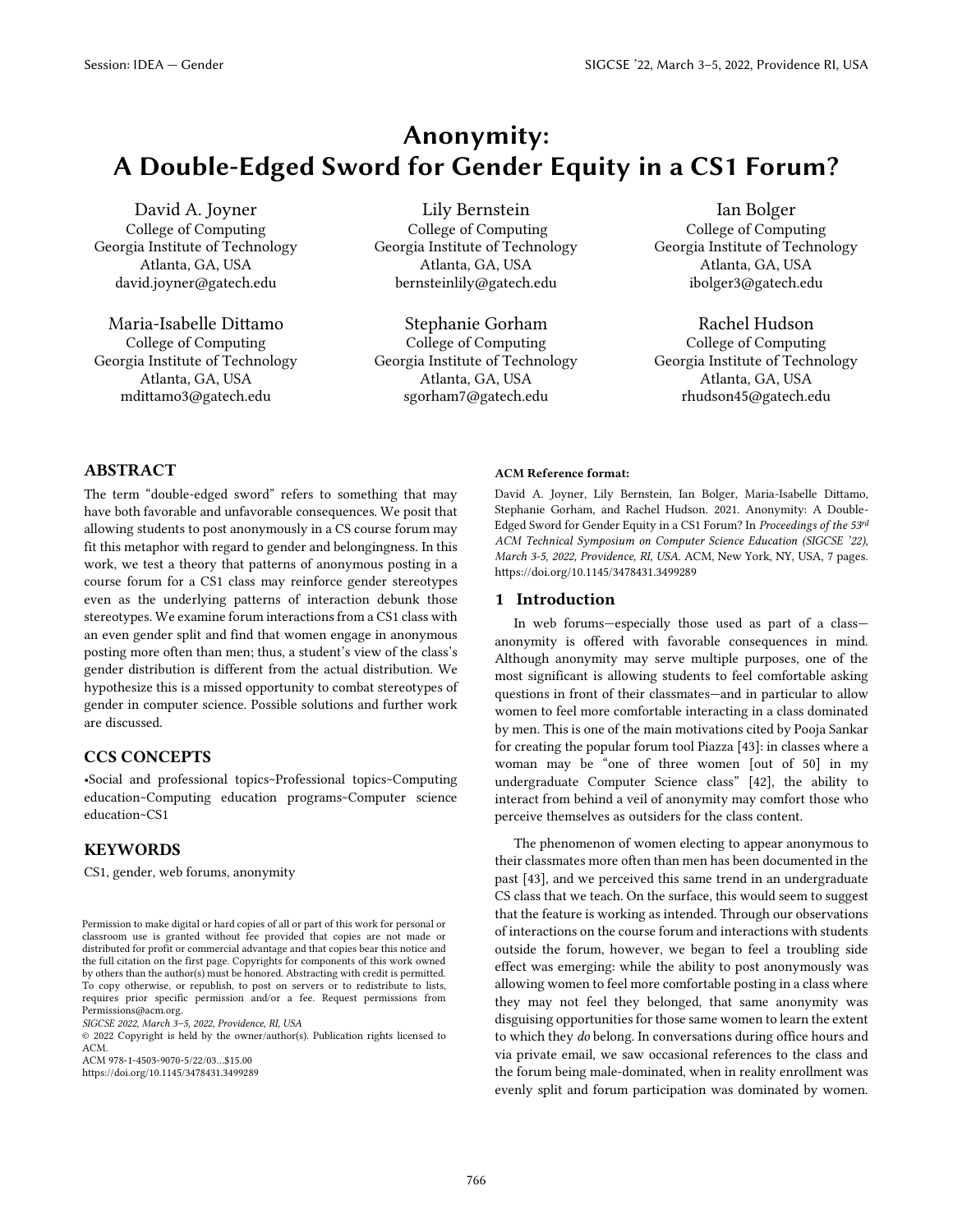Anonymity seemed to hide this trend, reinforcing the same insecurities about identity and belongingness that sparked anonymous posting in the first place.

This is the unfavorable outcome we refer to when we theorize that anonymity is a "double-edged sword": its benefit is that it allows women to feel more comfortable interacting in what they perceive to be a male-oriented field, but its drawback is that its use reinforces that perception even when it is inaccurate.

In this research, we set out to examine this theory. We specifically formulate four hypotheses:

- (a) in line with prior research, women elect to post anonymously more often than men;
- (b) as a result of (a), the gender distribution of class interaction on the forum appears significantly different than it actually is;
- (c) these trends persist systematically across the majority of students rather than being skewed only by a small number of particularly active students;
- (d) as a result of these trends, there are existing interactions that miss the opportunity to combat the very stereotypes that lead to anonymous posting in the first place.

In this work, we evaluate these hypotheses using a dataset drawn from six semesters of interactions in a course forum associated with a CS1 class at an American university that requires one CS class for all students regardless of major. We then discuss the ramifications of these findings and pose ideas for future developments that might stop this cycle while preserving the benefits of anonymous posting.

#### 2 Related Work

Significant research exists examining instances where women prefer to be anonymous across disciplines, media, and eras. Birch 2019, for example, examines the use of anonymity by women contributors to the long-running British magazine *Punch* starting in the 1840s to circumvent gender-based social limitations of the time. Birch goes on to note, however, that this use of anonymity both "imprisoned and emancipated" them, as in addition to allowing them to circumvent limitations, it also "prevented these writers from receiving recognition for their work" and missed an opportunity "to combat the societal prejudice" [\[4\].](#page-6-2) This effect identified in women's essays in the 1800s is the same dichotomy we explore here; anonymity brings comfort and freedom but may miss an opportunity to accomplish a greater good. In popular culture, Terry Pratchett's *Monstrous Regiment* deals with similar issues; there, the pervading impression that a regiment is exclusively men is discovered to be false when it is revealed that, unbeknownst to one another, every individual is actually a woman "in disguise" [\[37\].](#page-6-3) Such a potential interaction between personal anonymity and general perception is well-recognized.

Further research has more specifically examined anonymity and gender in online educational forums. Early findings were optimistic that computer-mediated communication (CMC) and the anonymity it allows may remove negative gender effects from

online discourse [\[13\];](#page-6-4) this was soon observed to be premature, however, as significant later research showed gender differences persisted in CMC [2, 17, 27, 40, 44, 46, 48]. Researchers then examined if anonymity can help individual women feel comfortable online. Research found women elect to contribute anonymously more often than men [11, 18, 19, 33, 43], and with good reason: negative gender effects emerge when anonymity is removed [11, 25, 30, 34]. Some research suggests more complex mechanisms for this trend, such as that anonymity mediates between contribution patterns and an underlying social identity model [\[36\].](#page-6-5)

In our work, we are particularly interested in how this trend intersects with representation of women in CS. That women are underrepresented in computing fields is well-documented [12, 24, 39], and negative stereotypes play a significant part [3, 26, 28]. It is similarly well-established that access to role models [1, 8, 16, 22], mentors [32, 41], media representations [7, 35], and friends [5, 6, 29, 47] in computing fields helps increase belongingness among women and underrepresented minorities in such fields. Finding new friends in CS classes may be important given evidence that men and women seek different outcomes in computing [10, 15, 38]. It is reasonable to suggest that one mechanism to improving women's belongingness and rebutting negative stereotypes is to make women's contributions visible [14, 15]. Anonymity, however, may hide exactly what needs to be shown to realize this progress: as Birch noted for women writers in the 1800s, anonymity in a computer science forum may deprive women of credit for their contributions and perpetuate a negative stereotype of the gender split in the field.

# 3 Context

In this work we analyze an online CS1 course taught at a major research university in the United States. The course functions as the first computer science course for incoming CS majors, as well as one of three ways to satisfy the CS requirement for all university majors. In the dataset for this study, 6% are computer science majors; most others come from an engineering major (35%), a science major (18%), or a business major (14%). 43% of students are in their first year of college; 30% are in their second year, and 23% are in their third year or later. 4% enrolled before officially beginning their college career as part of a dual enrollment or pre-college summer program. Prior research on this course has found performance in the online course comparable to that in an in-person course [20, 23], and that students with limited or negative prior computing experience perform particularly well [21, 31].

This analysis covers six semesters of course enrollment. Terms 1, 3, 4, and 6 are full 17-week semesters; Terms 2 and 5 are shortened 12-week semesters. Each semester, students are given a survey on which they are asked to self-report their gender identity; this is also the survey where they opt into allowing their data to be analyzed for research purposes. The results of this survey question per term are presented in Table 1. "Other" here includes students self-reporting an alternate gender identity (1) and students electing not to disclose their gender identity (5). These six students comprised less than a dozen forum posts in the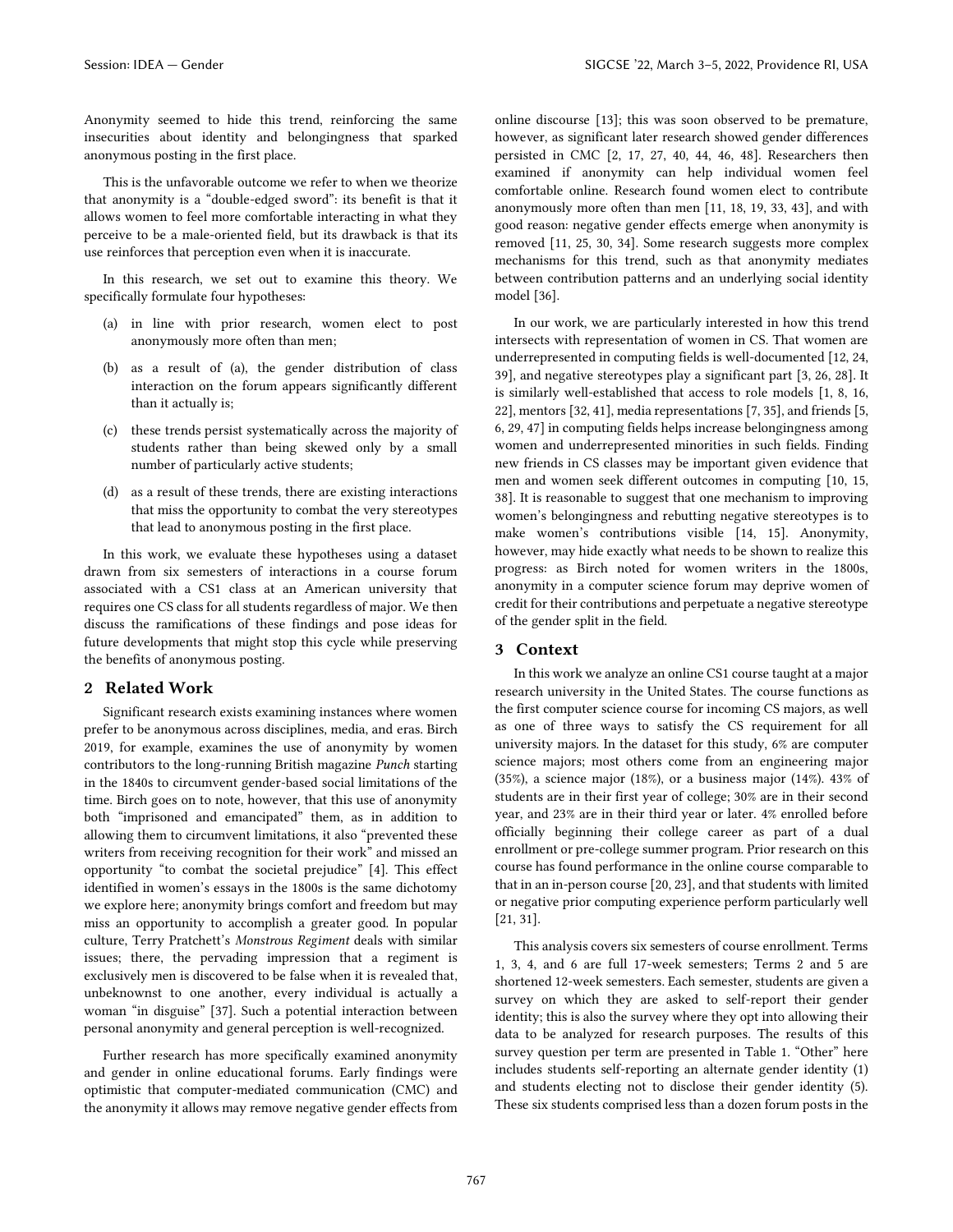dataset, and as such are excluded from this analysis as no general trends can be observed regarding their likelihood to remain anonymous when posting based on such a small number of forum contributions. Students that did not complete the survey are similarly excluded from this analysis as they also did not opt into the course's research study.

| Table 1: Total enrollment, response rate, and gender      |
|-----------------------------------------------------------|
| breakdown for each semester under analysis. Note that not |
| all students actually post in the course forum.           |

|                | Enroll- | Resp- |          |          |          |
|----------------|---------|-------|----------|----------|----------|
| Sem.           | ment    | onses | Women    | Men      | Other    |
| 1              | 211     | 204   | 90       | 113      | 2        |
|                |         |       | (44%)    | (55%)    | (1%)     |
| $\overline{2}$ | 108     | 105   | 53       | 51       | 1        |
|                |         |       | $(50\%)$ | (49%)    | (1%)     |
| 3              | 225     | 219   | 114      | 104      | 2        |
|                |         |       | (52%)    | (47%)    | (1%)     |
| $\overline{4}$ | 284     | 263   | 136      | 127      | 1        |
|                |         |       | (52%)    | (48%)    | $(0\%)$  |
| 5              | 163     | 148   | 89       | 59       | $\Omega$ |
|                |         |       | $(60\%)$ | $(40\%)$ | $(0\%)$  |
| 6              | 266     | 249   | 123      | 126      | $\Omega$ |
|                |         |       | (49%)    | (51%)    | $(0\%)$  |
| <b>Total</b>   | 1,257   | 1,188 | 605      | 580      | 6        |
|                |         |       | (51%)    | (49%)    | $(-1%)$  |

The gender difference is statistically significant at  $\alpha$  = 0.05 for only one term (Term 5,  $z = 2.40$ ,  $p < 0.05$ ); in all others there is no statistically significant difference. In our subsequent analyses, we will generally operate under the assumption that the gender breakdown is relatively even given the lack of significant difference in five of six terms. In our course surveys, we also ask students to report their prior programming experience; a greater fraction of men report some prior programming experience (58% of men compared to 40% of women). This difference may explain some later trends in contribution types and likelihood to contribute anonymously, although in this work we are less concerned with an explanation of the existing trends than we are quantifying the trends and their potential ramifications.

#### 4 Dataset

For all six semesters, this class used the Piazza web forum for official class discussion and Q&A. Discussion in Piazza takes place in threads. At the top level, each thread can be either a Question or a Note, either of which may be edited after the initial post<sup>1</sup>. Both thread types allow Follow-Ups; Follow-Ups can receive their own Replies. Questions further allow a particular kind of response called Student Answer; each Question has a single area for Student Answer (separate from the area for an Instructor answer), where multiple classmates may collaborate on an answer to the original poster's question. Thus, each student contribution to a Piazza forum can have one of eight types: Start Question, Update

Question, Start Answer, Update Answer, Start Note, Update Note, Post Followup, and Reply to Followup.

We assembled the dataset by exporting forum history for each semester, anonymizing personally identifiable information, removing private posts, connecting contribution history to results of the survey, and removing students for whom a survey response was unavailable. The resulting dataset contains 6,239 unique student contributions. Table 2 provides a count of total contributions across all semesters.

| Table 2: Total count of each contribution type in the |  |
|-------------------------------------------------------|--|
| dataset.                                              |  |

| <b>Contribution Type</b> | #    |
|--------------------------|------|
| <b>Start Question</b>    | 2700 |
| <b>Update Question</b>   | 331  |
| Start Answer             | 847  |
| Update Answer            | 174  |
| <b>Start Note</b>        | 86   |
| Update Note              | 73   |
| Post Followup            | 1110 |
| Reply to Followup        | 918  |

The large majority of updates come from the same student as the original contribution, so we exclude Update Question and Update Answer from analysis for brevity. We also exclude notes given their rarity in the course forum and the often-unpredictable manner in which they are used—notes are sometimes miscategorized questions, but also are used to promote events outside of class, network socially, and seek advice unrelated to the class, separating them from domain-specific discussion. So, our analysis focuses on four contribution types: Start Question, Start Answer, Post Followup, and Reply to Followup.

# 5 Analysis

To evaluate our hypotheses, we analyzed this dataset in four ways. First, we examined the distribution of contributions by type, gender, and anonymity. Second, we compared the perceived gender divide based on non-anonymous contributions alone with the actual breakdown present in the dataset. Third, we examined whether the differences observed previously were systematic across students or biased by a small number of students exhibiting extreme behaviors (such as a single super-poster always electing to remain anonymous). Finally, we examined individual questionanswer interactions to find the frequency of each type of interaction based on gender and anonymity. Note that whenever comparing ratios, we employed a two-tailed difference of population proportions z-test; all reported z-scores and p-values come from this test.

<sup>&</sup>lt;sup>1</sup> Polls are also possible, but no students in our dataset created a poll.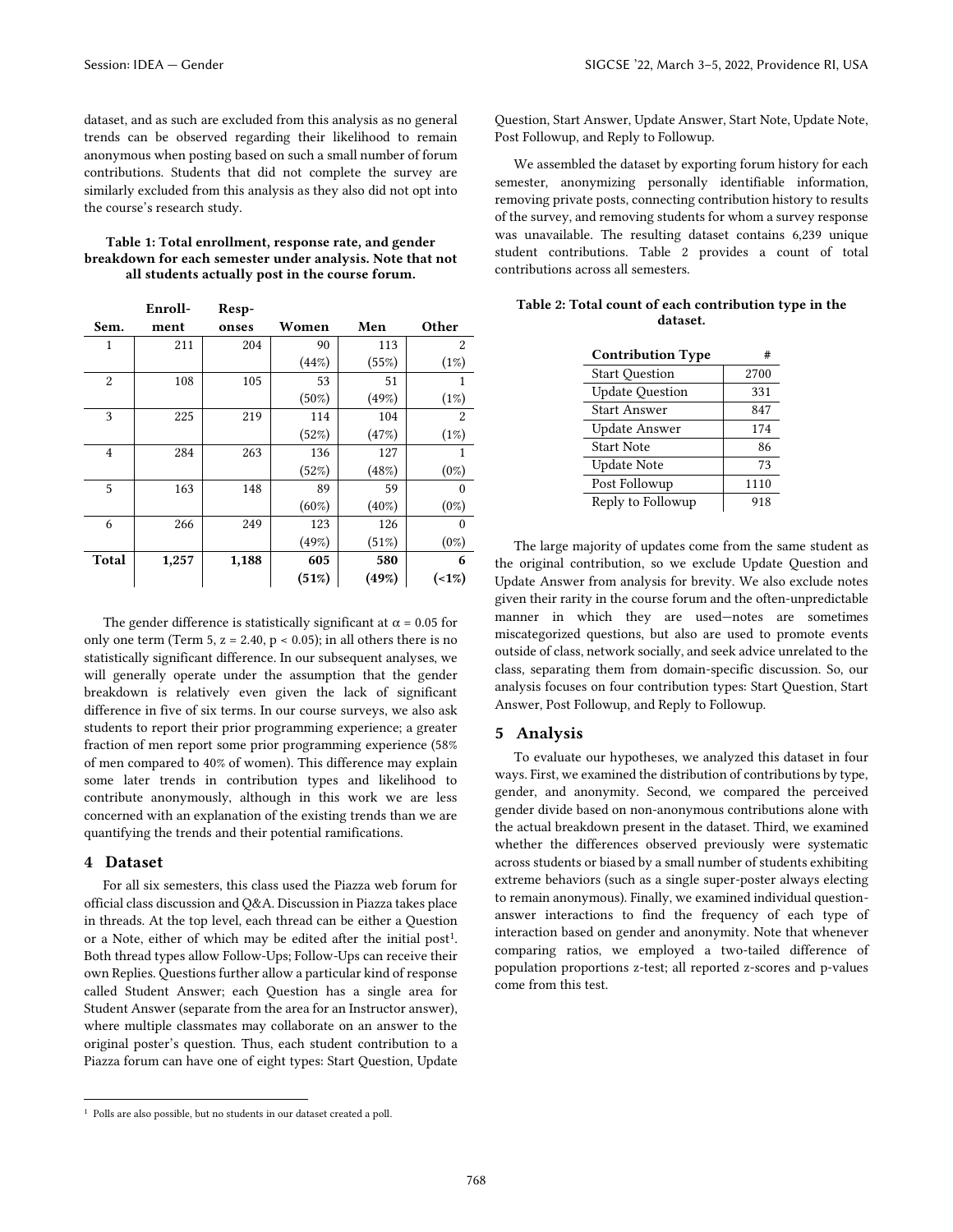# 5.1 Overall Distribution

Table 3 provides the overall breakdown of contributions in the dataset by gender, anonymity, and contribution type. Women are more likely to contribute anonymously in every post category. 69% of questions asked by women are asked anonymously, compared to only 50% of questions asked by men ( $z = 9.67$ ,  $p \le$ 0.001). For each of the other three posts categories, 63% of contributions from women are anonymous, compared to 37% (Start Answer) (z = 7.38, p < 0.01), 41% (Post Followup) (z = 7.06, p  $(0.01)$ , and 40% (Reply to Followup) (z = 6.86, p < 0.01) from men. This analysis thus supports hypothesis (a): women elect to post anonymously more often across all contribution types.

#### Table 3: Total number of contributions of each type by gender and by decision to contribute anonymously.

| Contrib.<br><b>Type</b> | Total by<br>Women | By Anon.<br>Women | <b>Total by</b><br>Men | By Anon.<br>Men |
|-------------------------|-------------------|-------------------|------------------------|-----------------|
| Start<br>Ouestion       | 1742              | 1204              | 948                    | 476             |
| Start<br>Answer         | 328               | 207               | 515                    | 191             |
| Post<br>Followup        | 705               | 445               | 403                    | 166             |
| Reply to<br>Followup    | 525               | 328               | 387                    | 153             |

There are also differences in underlying posting patterns: while men contribute 57% more answers than women, women contribute 83% more questions, 75% more follow-ups, and 35% more replies. It is important to note that, as acknowledged previously, a greater fraction of men (58%) than women (40%) have prior computing experience; as part of the anonymization process, the link between individual posts and prior experience was severed, and so we cannot establish to what extent prior experience and gender separately predict post volume and likelihood to post anonymously. However, our interest is whether the perceived fraction of contributions from women differs from the actual fraction due to anonymity, regardless of why that actual fraction arises in the first place.

These trends could be explained if a small number of superposters drastically sway the overall dataset. The third part of this analysis, Individual Patterns, examines this, but we also break the data down by term to observe that for five of the six semesters in the dataset, these trends hold. The only anomaly was Term 3, wherein we see a greater fraction of anonymous questions, follow-ups, and replies from men than women; a greater fraction of women's answers are still anonymous.

## 5.2 Actual, Visible, and Perceived Distributions

Based on those observed trends, we set out to compare the apparent gender distribution of forum interaction for each semester with its actual gender distribution. We perform this analysis per semester because we are interested in how a student in the class may perceive the distribution based on contributions

they can see, which includes only those in their own term. It is worth noting that this assumes that the identifiers associated with identified contributions—in Piazza, a name and an optional avatar—are sufficient to reveal the underlying contributor's gender. Further research is necessary to investigate whether this is the case, in particular whether students' reported impressions of the gender distribution mirror the actual distribution, the perceived distribution, or something else entirely.

Table 4 displays the actual, visible, and perceived gender distribution for contributions in our dataset per semester: actual reflects the actual distribution of contributions by gender; visible shows what percentage are posted by a non-anonymous woman, non-anonymous man, or anonymous contributor; and perceived extrapolates the perceived gender divide based only on those nonanonymous contributions.

#### Table 4: Actual and perceived distribution of contributions based on gender and anonymity across all six terms. %W = Percentage women; %M = Percentage men; %A = Percentage anonymous

|              | Actual<br><b>Distribution</b> | <b>Visible</b><br><b>Distribution</b> | Perceived<br><b>Distribution</b> |
|--------------|-------------------------------|---------------------------------------|----------------------------------|
| Sem.         | ( % W / % M)                  | $($ %W / %M / %A)                     | ( %W / %M)                       |
| $\mathbf{1}$ | 41.9% / 57.3%                 | 16.7% / 36.8% / 46.4%                 | 31.2% / 68.8%                    |
| 2            | $63.6\% / 36.3\%$             | 19.2% / 19.9% / 60.8%                 | 49.1% / 50.9%                    |
| 3            | 56.9% / 41.6%                 | 33.8% / 21.4% / 44.9%                 | 61.2% / 38.8%                    |
| 4            | 60.9% / 39.1%                 | $17.0\%$ / $20.6\%$ / $62.4\%$        | 45.2% / 54.8%                    |
| 5            | 77.3% / 22.7%                 | 14.9% / 10.0% / 75.4%                 | 59.8% / 40.2%                    |
| 6            | 52.6% / 47.4%                 | 17.8% / 27.6% / 54.6%                 | 39.2% / 60.8%                    |

In five of the six semesters, forum contributions from women outnumber those from men. In three of those five semesters, though, the perceived distribution based only on identified posts would suggest men are the more frequent contributors; in all six semesters, the perceived distribution based only on identified posts is skewed toward men compared to the actual distribution.

We may delve further into different contribution types as well. Space constraints prevent us from reporting this breakdown for all terms, so we select the highest-enrollment term to report in detail in Table 5, and note other semesters follow similar patterns. Among questions receiving student answers in Term 4, women contribute 42.3% of those answers, but are identifiable as contributing only 8.5%: 33.8% of questions are answered by anonymous women. Men, by contrast, answer 57.7% of these questions, but only 12.3% are answered by anonymous men, leading to a disproportionately high identifiable rate of men answering compared to the actual underlying distribution: if a reader judges the gender distribution of the class by the perceived gender of non-anonymous posts alone, all fractions change radically.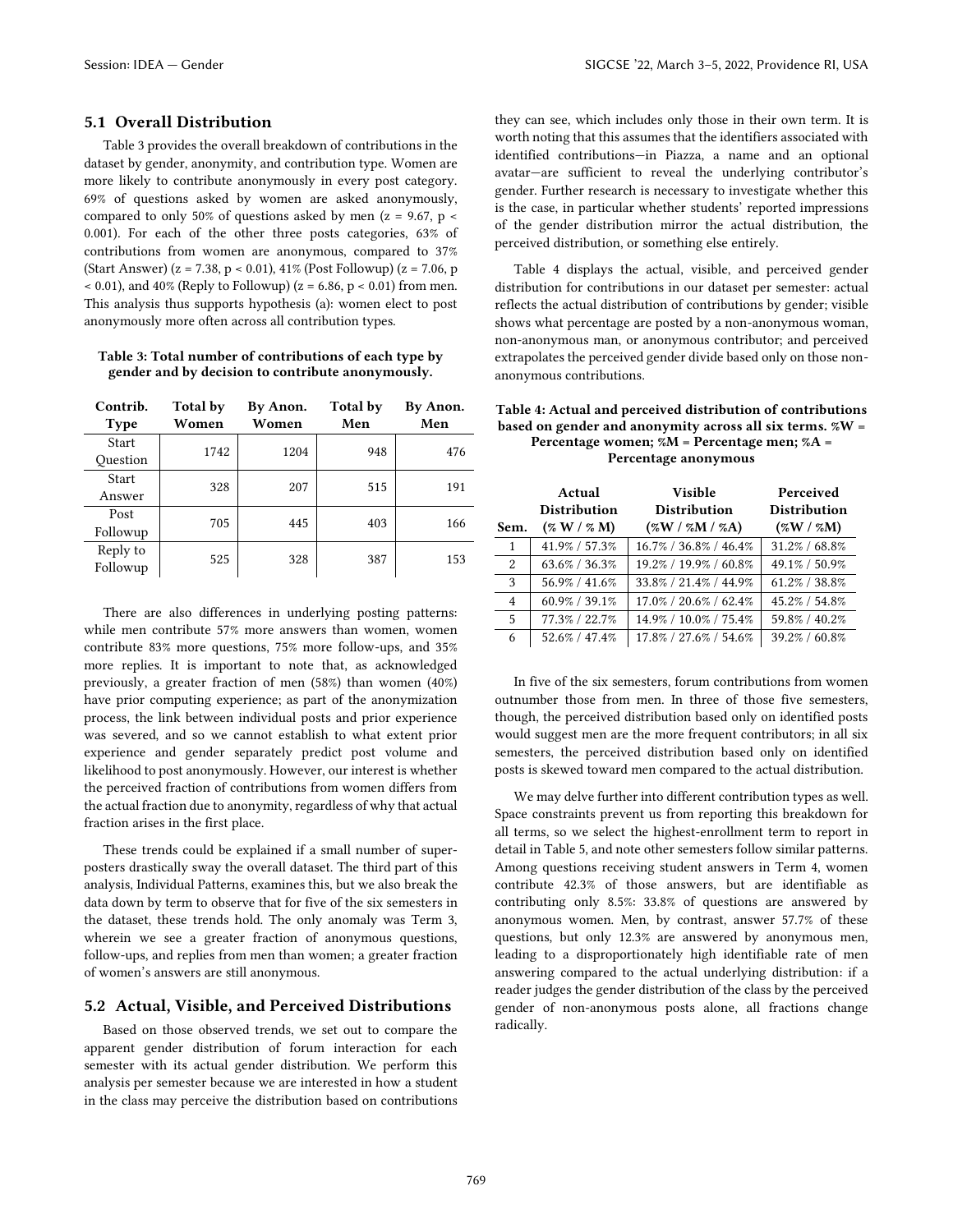Table 5: Actual, visible, and perceived distribution of contributions in Term 4 based on gender, anonymity, and contribution type. SQ = Start Question; SA = Start Answer; PF = Post Followup; RF = Reply to Followup.

| <b>Type</b> | Actual<br><b>Distribution</b><br>( % W / % M) | <b>Visible</b><br><b>Distribution</b><br>$(\%W / \%M / \%A)$ | Perceived<br><b>Distribution</b><br>( %W / %M) |
|-------------|-----------------------------------------------|--------------------------------------------------------------|------------------------------------------------|
| SQ          | 66.0% / 34.0%                                 | 19.2% / 12.3% / 68.4%                                        | 39.0% / 61.0%                                  |
| <b>SA</b>   | 42.3% / 57.7%                                 | $8.5\% / 45.4\% / 46.1\%$                                    | 15.8% / 84.2%                                  |
| PF          | $60.3\% / 39.7\%$                             | 21.2% / 21.8% / 57.0%                                        | 49.3% / 50.7%                                  |
| RF          | $50.0\%$ / $50.0\%$                           | 10.2% / 32.2% / 57.6%                                        | 24.1% / 75.9%                                  |

These patterns support the acceptance of hypothesis (b): there is a notable difference between the actual distribution of contributions to the forum based on gender and the perceived distribution due to the increased frequency with which women elect to contribute anonymously compared to men; further, while this discrepancy is present throughout, it is most dramatic in terms of answering classmates' questions..

## 5.3 Individual Patterns

One possible explanation for these trends is that isolated individuals systematically skew the data (rather than systematic differences in overall behavior between women and men). Forums are unique in that they give individual students a large platform, and it is mathematically plausible that every term, a highly active male contributor who never elects to remain anonymous may skew the observed results. Our third analysis attempts to control for this possibility. For each student, we compute the fraction of contributions submitted anonymously, then group and compare the gender breakdown. Each student represents only a single data point regardless of their total number of contributions, thus controlling for the possibility of super-posters.



#### Figure 1: Number of students in the dataset by gender who always post anonymously, always post identified, or somewhere in between.

For summarization, we label each student with one of five categories, from "Always Anonymous" (anonymous in more than

90% of their contributions) to "Always Identified" (anonymous in less than 10% of their contributions). Students who are anonymous in between 35% and 65% of their contributions are labeled "Even Split", while the remainder are labeled "Mostly Anonymous" (65% to 90% anonymous) or "Mostly Identified" (10% to 35% anonymous). Figure 1 shows the resultant split<sup>2</sup>. Women are more likely to be Always Anonymous ( $z = 2.56$ ,  $p < 0.05$ ) and Mostly Anonymous ( $z = 3.22$ ,  $p < 0.01$ ) than men, while men are significantly more likely to be Always Identified ( $z = 4.27$ ,  $p \le$ 0.01). Thus, even when controlling for number of posts per student, we find that women are more likely to contribute anonymously all or most of the time. Note that these numbers also reveal that a greater fraction of women participate in the course forum overall: 57% of women in the study contribute compared to 47% of the men in the study.

These data support accepting hypothesis (c): the trend toward women contributing anonymously more often is not due to a small number of super-posters skewing the data set; instead, women systematically elect to post anonymously more often.

# 5.4 Q&A Interactions

While our prior analyses focus on broad trends, our last analysis instead targets specific interactions. We assume based on the previously referenced literature it can be considered beneficial for women to receive answers from other women, and to know they have received answers from other women, in order to combat the stereotype that computer science is a male-oriented field.

Although our dataset cannot be used to investigate whether such interactions are valuable, it can identify whether such interactions are occurring unbeknownst to the individuals participating in the interaction. For this, we examine questions that received student answers (excluding those that received only an instructor answer). Each question and answer is tagged with the gender and anonymity of the contributor. We remove any pair where the gender of either the asker or answerer is unknown, as well as pairs where students answer their own questions; in these cases, either no interaction occurs between different individuals, or we do not know which type of interaction is occurring. The resulting subset of the data contains 608 question-answer pairs, each characterized by the gender and anonymity of the asker and the answerer. Table 6 illustrates these relationships.

Several interesting trends can be observed in these data. First and most directly, we may observe examples of our hypothesized missed opportunities for beneficial interactions. 68 times an anonymous woman answered an anonymous woman's question, missing the opportunity for either to potentially improve their sense of belongingness; in only 9 interactions were both women identified. Further, 16 times an anonymous woman answered an identified woman's question, and 43 times an identified woman answered an anonymous woman's question. In each of these 59 interactions, the perception is asymmetrical: the negative stereotype may be diminished in the anonymous poster, but not the identified one<sup>3</sup> . Taken together, 93% of all Q&A interactions

<sup>2</sup> We also performed this same analysis with only students who contributed at least five times and found essentially the same distribution shape.

<sup>&</sup>lt;sup>3</sup> This assumes that students are equally likely to assume an anonymous individual is a woman or man; this, too, may need further research.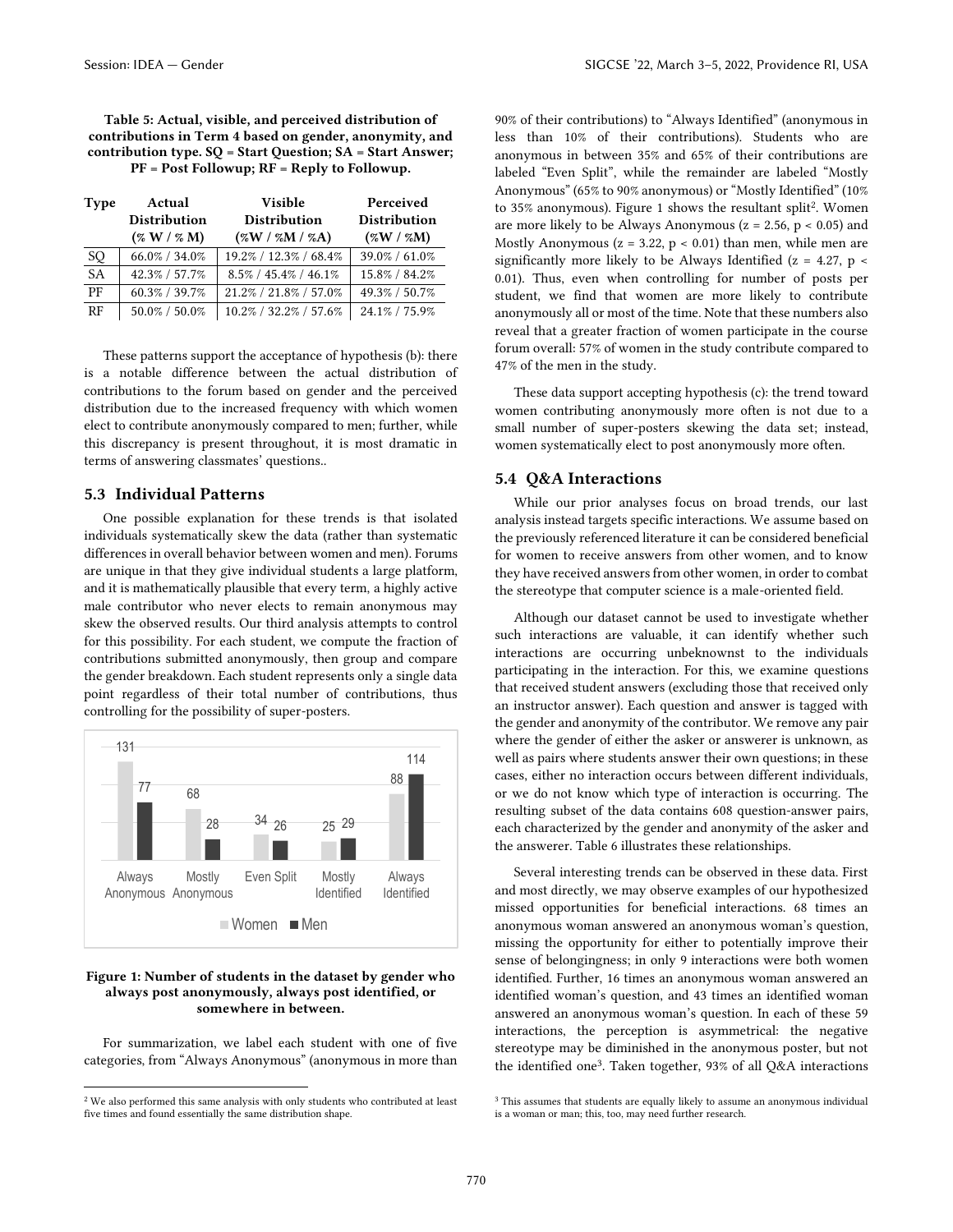between women involve at least one anonymous party. This supports hypothesis (d), that within existing interactions there exist significant missed opportunities to diminish the perception that CS is male-dominated.

#### Table 6: Each question-and-answer pair coded for whether the asker and answer are a woman or a man, and whether they are anonymous (anon) or identified (iden).

|       |       |      | Answerer |      |      |      |
|-------|-------|------|----------|------|------|------|
|       |       |      | Women    |      | Men  |      |
|       |       |      | Anon     | Iden | Anon | Iden |
| Asker | Women | Anon | 68       | 43   | 85   | 120  |
|       |       | Iden | 16       | 9    | 19   | 45   |
|       | Men   | Anon | 26       | 13   | 21   | 78   |
|       |       | Iden | 14       | 8    | 22   |      |

Other interesting trends may be found in these data as well. Within this dataset, a greater fraction of men choose to remain anonymous when answering an identified man (42%) or an anonymous classmate (36%) than when answering an identified woman (30%), although these differences are not statistically significant at  $\alpha$  = 0.05. By comparison, women choose to answer anonymously 64% of the time regardless of whether the asker is an identified woman, identified man, or anonymous.

## 6 Discussion

It has been previously observed that when anonymity is supported in an online course forum, women are more likely to elect to contribute anonymously than men. This reflects one of the purposes of allowing anonymous contributions: to make people more comfortable contributing who might otherwise be reluctant to do so due to a lack of confidence or perceived belongingness. However, one of the effective ways to address a lack of perceived belongingness is to better surface an individual's similarity to many of their peers; visible representation can help combat these negative stereotypes. If anonymity is used disproportionately by those who do not feel like they belong, then it risks perpetuating those negative stereotypes.

In this work, we have explored whether that may be occurring in a CS1 course forum over six semesters. We have found, in line with prior literature, that women choose to remain anonymous more frequently across all contribution types (hypothesis (a)). As a result, the perceived gender distribution based only on identified contributions skews more male than the actual underlying distribution (hypothesis (b)); this, we hypothesize, may perpetuate the stereotype of computer science as male-dominated even while the actual distribution rebuts that stereotype. We further find that this trend is distributed across students as a whole rather than arising from a small number of contributors acting at the extremes (hypothesis (c)), and that as a result, there already exist numerous interactions that, if persisted without anonymity, may help counter those negative stereotypes (hypothesis (d)).

## 7 Future Work

Significant future work is necessary to fully examine the reality and repercussions of the findings of this study. First, we generally have assumed that students' perception of the gender split in a particular class's forum is derived solely from the visible volume without preconceived notions. This is likely untrue; we hypothesize that even in instances where identified forum contributions are evenly divided by gender, perceptions differ. This may break down by gender as well; women may perceive the forum as more male-dominated due to this stereotype, while men may perceive it was more female-dominated given research that shows men generally perceive women as talking more than they do [\[9\].](#page-6-6) Future work ought to examine students' actual selfreported perceptions of the volume of contributions by gender.

Second, we similarly assume that students make no inference as to the gender of an anonymous contributor; research noting women are more likely to contribute anonymously, however, may be publicized enough that students are likely to infer an anonymous contributor is a woman. Alternatively, students may infer that any contributor without an identified gender is a man, given the existing stereotypes of gender and CS. Some research has found students are relatively accurate at guessing gender based on contributions themselves [\[25\].](#page-6-7) Further research should investigate how anonymous contributions factor into students' calculus in estimating the gender split in class contributions.

Third, when we describe missed opportunities already present in forum interactions, we assume that students would not vary any other aspect of their behavior if the ability to contribute anonymously was removed. This is certainly not the case: without a doubt, there exist questions and answers that students would not contribute if not allowed to do so anonymously to their classmates [\[34\].](#page-6-8) Careful investigation into the short-term and long-term ramifications of removing anonymity is necessary before risking losing the benefits it brings.

Finally, it is too simplistic to assume the only options are to allow or disallow anonymity; anonymous posting has many goals beyond helping women specifically feel more comfortable. Future work may also focus on other design alternatives to combat these negative stereotypes while preserving the benefits of anonymous contributions. For example, interfaces may be redesigned to only present certain identity information when it may have a positive secondary effect. Or, specific efforts may be taken to have teaching assistants from underrepresented groups play particularly visible roles on the course forum so that the perceptions are not drawn solely from classmates.